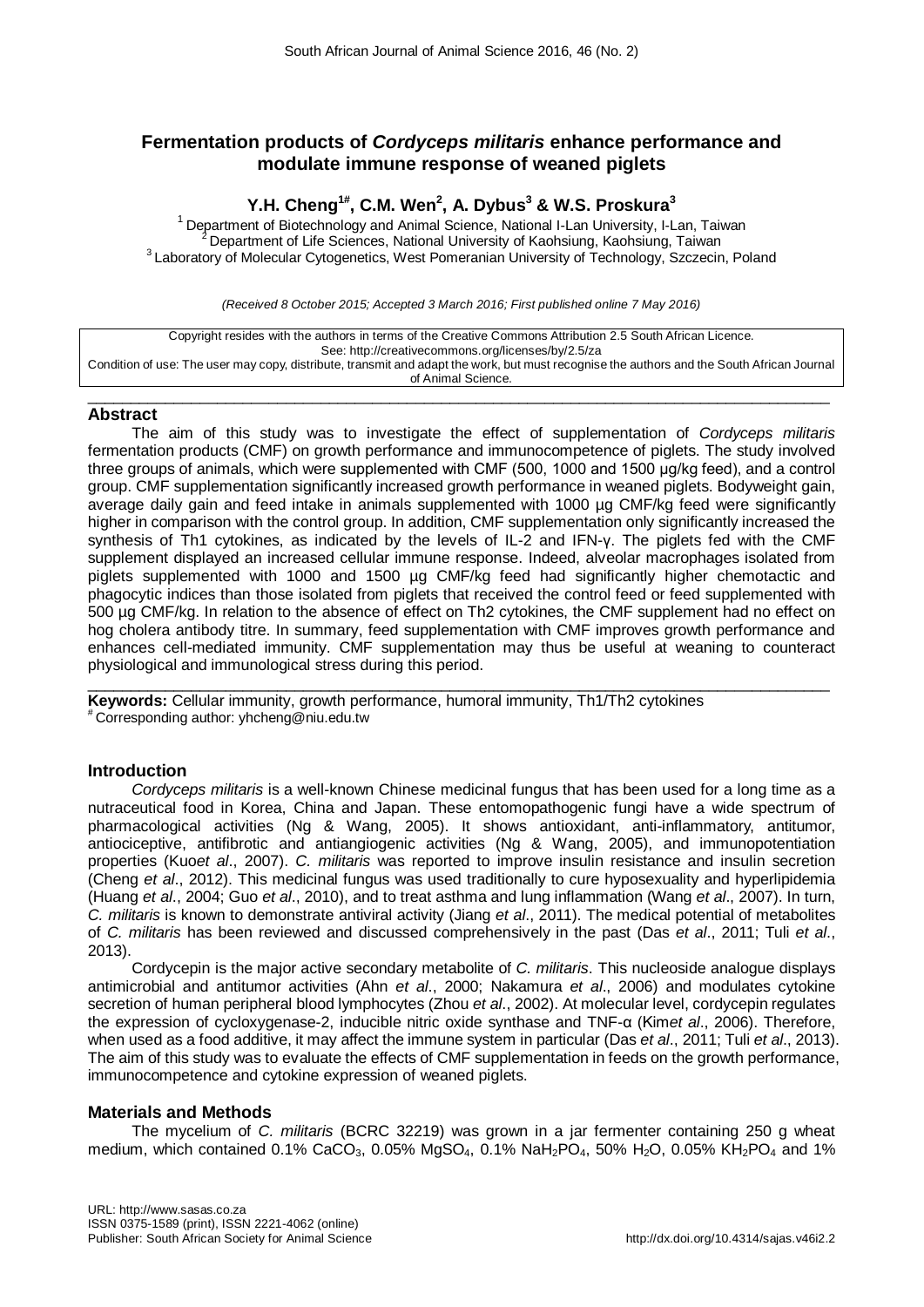glucose cultivated at 22 ºC for 14 days. The cordycepin content in the fermentative products was assessed with high-performance liquid chromatography (Chang *et al*., 2005). Briefly, after filtration, samples were subjected to cordycepin analysis via SPD-10A HPLC (Shimadzu, Japan) with a pre-packed LiChrospher 100 RP-18 column (Merck, Darmstadt, Germany). The mobile phase was a mixture of methanol and 0.02 M  $KH<sub>2</sub>PO<sub>4</sub>$  (15:85). Elution was performed at a flow rate of 1 mL/min and determined with a variable-wavelength UV detector (10A VP, Shimadzu, Tokyo, Japan) at 254 nm. The cordycepin content of the CMF supplement in this experiment was 5.09 mg/g.

A total of 144 three-week-old cross-bred (Landrace x Yorkshire x Duroc) weanling piglets (mean = 6 kg) was randomly allocated to four treatment groups ( $n = 36$  per group); a control group and three groups supplemented with 500, 1000 and 1500 µg CMF per kg basal diet. The basal diet is given in Table 1. Water and feed were provided ad libitum throughout the entire experimental period of four weeks. The animal experiments were performed according to the *Guide for the Care and Use of Laboratory Animals* (National I-Lan University, May/20/2013). Bodyweights were determined at weaning and at the end of the experiment. Feed intake per pen was calculated at weekly intervals. At the end of the experiment, the pigs were killed by electrical stunning, coupled with exsanguination, and blood was collected and centrifuged to harvest serum for biochemistry and antibody measurement. The spleen was cut into 2 - 3 mm fragments, snap frozen in liquid nitrogen, and stored at –80 ºC until the cytokine expression assays were performed.

| Ingredients (%)                        | <b>Relative proportions</b> |  |  |
|----------------------------------------|-----------------------------|--|--|
| Maize                                  | 62.25                       |  |  |
| Soybean meal (CP 44%)                  | 22.50                       |  |  |
| Fish meal (CP 60%)                     | 5.00                        |  |  |
| Whey                                   | 6.00                        |  |  |
| Dicalcium phosphate                    | 1.85                        |  |  |
| Limestone, pulverized                  | 1.00                        |  |  |
| Salt                                   | 0.50                        |  |  |
| L-Lysine                               | 0.25                        |  |  |
| <b>DL-Methionine</b>                   | 0.07                        |  |  |
| Choline chloride, 50%                  | 0.08                        |  |  |
| Vitamin premix*                        | 0.30                        |  |  |
| Trace mineral premix*                  | 0.20                        |  |  |
| Calculated nutrient composition (g/kg) |                             |  |  |
| Crude protein                          | 191.0                       |  |  |
| Lysine                                 | 11.2                        |  |  |
| Sulphur amino acid                     | 7.9                         |  |  |
| Total phosphorus                       | 7.4                         |  |  |
| Calcium                                | 8.3                         |  |  |
| Metabolizable energy (MJ/kg)           | 13.69                       |  |  |
|                                        |                             |  |  |

**Table 1** Composition of experimental diets (as-fed basis)

\*Provided per kilogram of diet: vitamin A (retinyl palmitate), 5 000 IU; cholecalciferol, 500 IU; vitamin E (DL- $\alpha$ -tocopheryl acetate), 20 IU; vitamin K<sub>3</sub>, 1.25 mg; thiamin, 4.2 mg; riboflavin, 4.0 mg; pantothenic acid, 15.2 mg; niacin, 37.3 mg; pyridoxine, 6.0 mg; choline, 1 320 mg; folic acid, 1.4 mg; biotin, 0.23 mg; vitamin  $B_{12}$ , 15  $\mu$ g; ethoxyquin, 120 mg; manganese, 35 mg; zinc, 133 mg; iron, 123 mg; copper, 23 mg.

To evaluate the effects of CMF supplement on specific immune response, pigs were injected subcutaneously with one dose of 2 mL hog cholera vaccine (Taiwan biopharmaceutical company, Kaoshiung, Taiwan.) at weaning, and received a booster two weeks later. Blood samples were taken on day 28 from 12 randomly selected pigs from each treatment group.

The hog cholera antibody titres were measured with ELISA (IDEXX, Westbrook, Maine, USA) and the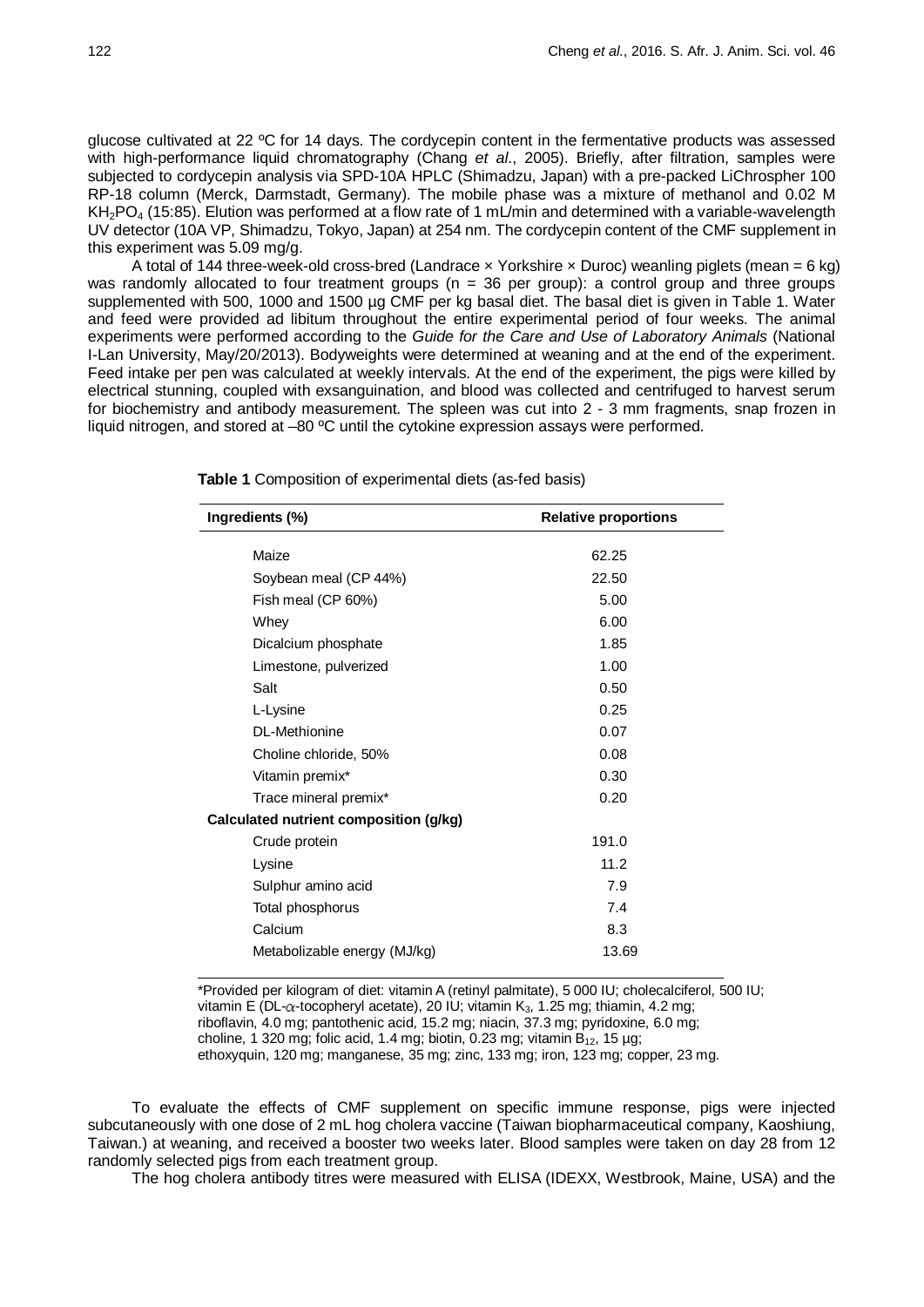data were expressed as  $log<sub>2</sub>$  titre. For blood biochemistry, blood from nine pigs per treatment was collected and centrifuged at 2600 g for 10 min. The sera were collected to determine creatinine, aspartate glucose, cholesterol and triglycerides concentrations, and aminotransferase (AST, EC 2.6.1.1) and alanine aminotransferase (ALT, EC 2.6.1.2) activity, using an automatic clinical chemistry analyser (Roche Cobas Mira Plus, Roche Diagnostic Systems, Inc., USA).

An extraction of total RNA from spleen tissue was performed using an Ultraspec extraction kit (Biotex, Houston, Texas, USA), followed by reverse transcription of RNA. Primer pairs used for specific amplifications of cDNA of various cytokines have been described previously (Oswald *et al*., 2001). The PCR products were submitted to electrophoresis in 1% agarose gel containing ethidium bromide and analysed by real-time image capture for quantitative analysis with an internal control of cyclophilin. Primer sequences and numbers of PCR cycles used for the amplification are summarized in Table 2.

| Gene        | Oligonucleotide sequences (5'-3')                    | Annealing temp. (°C) | No. of cycles |
|-------------|------------------------------------------------------|----------------------|---------------|
| $IL-2$      | F: GATTTAACAGTTGCTTTGAA<br>R: GTTGAGTAGATGCTTTGACA   | 54                   | 45            |
| IFN-ã       | F: GAAGAAAGGTCAGCCAAGCGC<br>R: GCTTGATCACATCCATGCTCC | 54                   | 38            |
| $IL-10$     | F: GCATCCACTTCCCAACCA<br>R: CTTCCTCATCTTCATCGTCAT    | 54                   | 40            |
| $IL - 4$    | F: TACCAGCAACTTCGTCCAC<br>R: ATCGTCTTTAGCCTTTCCAA    | 54                   | 45            |
| Cyclophilin | F: TAACCCCACCGTCTTCTT<br>R: TGCCATCCAACCACTCAG       | 50                   | 26            |
|             |                                                      |                      |               |

**Table 2** Oligonucleotide sequences designed for the detection of various porcine cytokines, with annealing temperatures and number of PCR cycles

Alveolar macrophages were collected from the pigs by bronchial alveolar lavage with phosphate-buffered saline. The Boyden chamber technique was applied to measure the chemotaxis function of alveolar macrophages as described by Cheng *et al.* (2006). Chemotaxis was expressed as a chemotactic index, which was calculated by dividing the value for chemo-attracted macrophages by the value for randomly migrated macrophages in the negative (normal saline) control.

To investigate phagocytic activity, the alveolar macrophage coverslip cultures were incubated for 60 min in complete medium with the addition of 2 mL *Candida albicans* suspension (1 x 107 /mL). After that, the coverslips were washed with sterile saline, fixed in methanol and stained with May-Grunwald-Giemsa stain. Phagocytosis was expressed as a phagocytic index, which was calculated by dividing the number of macrophage with a phagocytic activity over the total number of macrophages. The average number of internalized *C. albicans* per macrophage was also determined. These quantifications were done on stained coverslip under a microscope at 1000x magnification. Six pigs in each treatment were analysed. A total of 200 macrophages were scored per coverslip.

The results were expressed as the percentage subjected to logarithmic transformation prior to analysis of variance. Statistical significance among the four groups was determined by one-way analysis of variance. Duncan's new multiple range test was used to evaluate differences between means (SAS Institute, Cary, NC, USA). *P*-values of <0.05 were considered statistically significant.

### **Results**

The effects of supplementation of *C. militaris* fermentation products were first analysed on growth performance of weanling pigs (Table 3). The data showed that the various concentrations of CMF supplement significantly increased total and average bodyweight gains (*P* <0.05). The bodyweight gain was increased in animals receiving the feed supplemented with 1000 or 1500 µg CMF. The feed intake of piglets was also enhanced by 8.3% and 7.1% in the animal groups receiving the highest CMF supplementation (1000 and 1500 µg/kg feed, respectively). The feed conversion ratio responded in a quadratic manner. When supplemented with 500 and 1000 µg CMF/kg feed, animals had significantly lower feed conversion ratios than those receiving control feed or feed supplemented with 1500 µg CMF/kg.

The blood samples collected at the end of the experiment were used to analyse the effect of CMF supplementation on serum biochemistry. As shown in Table 4, no effect on creatinine and cholesterol levels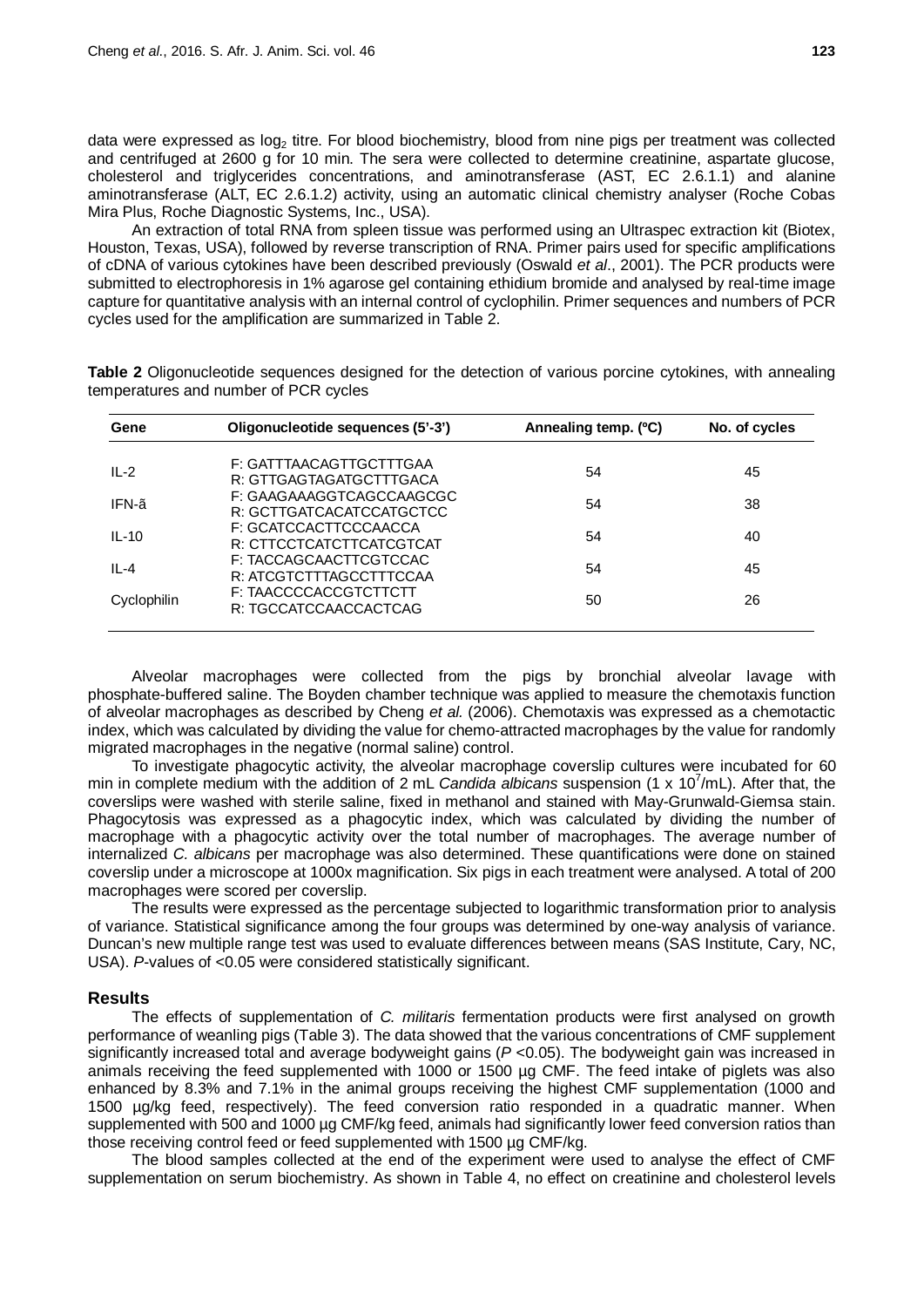appeared as a result of CMF ingestion. By contrast, consumption of CMF significantly reduced AST and ALT activities and glucose and triglycerides concentrations in serum.

**Table 3** Effects of *Cordyceps militaris* fermentation products (CMF) on growth performance of weanling piglets

| <b>Item</b>                            | Concentration of C. militaris fermentation products (µg/kg feed) |                          |                    |                    |
|----------------------------------------|------------------------------------------------------------------|--------------------------|--------------------|--------------------|
|                                        | Control                                                          | 500                      | 1000               | 1500               |
| Bodyweight gain (kg/28 days)           | $19.9 \pm 1.1^a$                                                 | $21.2 \pm 0.8$           | $22.5 + 1.2^b$     | $21.6 + 1.1$       |
| Average daily gain (g/d)               | $557.2 \pm 30.8^a$                                               | $598.5 \pm 33.2^b$       | $655.3 \pm 39.4^b$ | $606.6 \pm 41.3^b$ |
| Feed intake(g/d)                       | $826.4 \pm 63.8^a$                                               | $834.2 \pm 68.8^{\circ}$ | $901.4 \pm 55.4^b$ | $889.7 \pm 52.3^b$ |
| Feed conversion rate (kg feed/kg gain) | $1.47 \pm 0.12^a$                                                | $1.38 \pm 0.13^b$        | $1.38 \pm 0.14^b$  | $1.48 \pm 0.13^a$  |

Results are expressed as means  $\pm$  SD (n = 36 pigs per group);

Different superscripts within rows indicate statistically significant differences (*P* <0.05).

**Table 4** Effects of *Cordyceps militaris* fermentation products (CMF) on blood biochemical determinations of weanling piglets

|                                  | Concentration of C. militaris fermentation products (µg/kg feed) |                     |                               |                     |
|----------------------------------|------------------------------------------------------------------|---------------------|-------------------------------|---------------------|
| <b>Item</b>                      | <b>Control</b>                                                   | 500                 | 1000                          | 1500                |
| Creatinine (mg/dL)               | $0.70 \pm 0.10$                                                  | $0.70 \pm 0.00$     | $0.85 \pm 0.05$               | $0.70 \pm 0.14$     |
| Aspartate aminotransferase (U/L) | $101.33 \pm 32.40^a$                                             | $67.67 \pm 6.12^b$  | 68.00 $\pm$ 3.00 <sup>b</sup> | $63.00 \pm 7.12^b$  |
| Alanine aminotransferase (U/L)   | $76.00 \pm 7.27^a$                                               | $68.67 \pm 17.91^b$ | $65.60 \pm 5.50^b$            | $59.00 \pm 11.52^b$ |
| Glucose (mg/dL)                  | $116.33 \pm 4.64^a$                                              | $115.00 \pm 3.26^a$ | $104.50 \pm 1.50^b$           | $108.67 \pm 4.45^b$ |
| Cholesterol (mg/dL)              | $72.33 \pm 1.24$                                                 | $76.33 \pm 1.89$    | $74.50 \pm 4.50$              | $78.33 \pm 1.92$    |
| Triglycerides (mg/dL)            | $77.00 \pm 10.98^a$                                              | $71.67 \pm 18.1^a$  | $48.00 \pm 1.00^b$            | $52.67 \pm 13.27^b$ |

Results are expressed as means  $\pm$  SD (n = 9 randomly selected pigs per group);

Different superscripts within rows indicate statistically significant differences (*P* <0.05).

The ability of CMF to modulate the cytokine expression at transcriptional level was then investigated on spleen samples from six randomly selected pigs per group. The synthesis of Th1 cytokines (IL-2 and IFN-γ) and Th2 cytokines (IL-4 and IL-10) was measured by RT-PCR. The mRNA synthesis of Th2 cytokines was modified slightly by supplementation with CMF (Figure 1). By contrast, ingestion of diet supplemented with CMF significantly altered the synthesis of the mRNA encoding for Th1 cytokines in the spleen. For example, the expressions of IL-2 and IFN-γ were increased 3.9 and 5.0 fold, respectively, in the spleen of pigs from the 1500 µg/kg CMF supplemented group compared with the spleen of pigs from the control group (Figure 1).

Spleen samples were collected after euthanasia and assayed for expression of IL-2, IFN-γ, IL-4 and IL-10 by RT-PCR. Quantification of the relative cytokine mRNA levels for each sample is expressed in arbitrary units (AU) as the ratio between the cytokine specific RT-PCR product and the corresponding cyclophilin band intensity (mean  $\pm$  SEM of six animals per group). Statistical analysis was performed to compare cytokine mRNA expression in the control and CMF-treated animals. Different letters above the bars indicate statistically significant differences between the groups (*P* <0.05).

Because of the effect of CMF on the Th1/Th2 cytokine balance, it was of interest to investigate the consequence of the ingestion of the CMF supplemented diet on cellular and humoral immune response. Therefore, the functional profile of alveolar macrophages isolated from piglets fed the various diets was determined. As indicated in Table 5, CMF supplementation enhanced the chemotaxis and the phagocytosis of macrophages. Macrophages from animals receiving the diet supplemented with 1000 and 1500 µg CMF/kg feed demonstrated that the chemotactic indices increased by 2.1 and 2.2 fold, respectively, when compared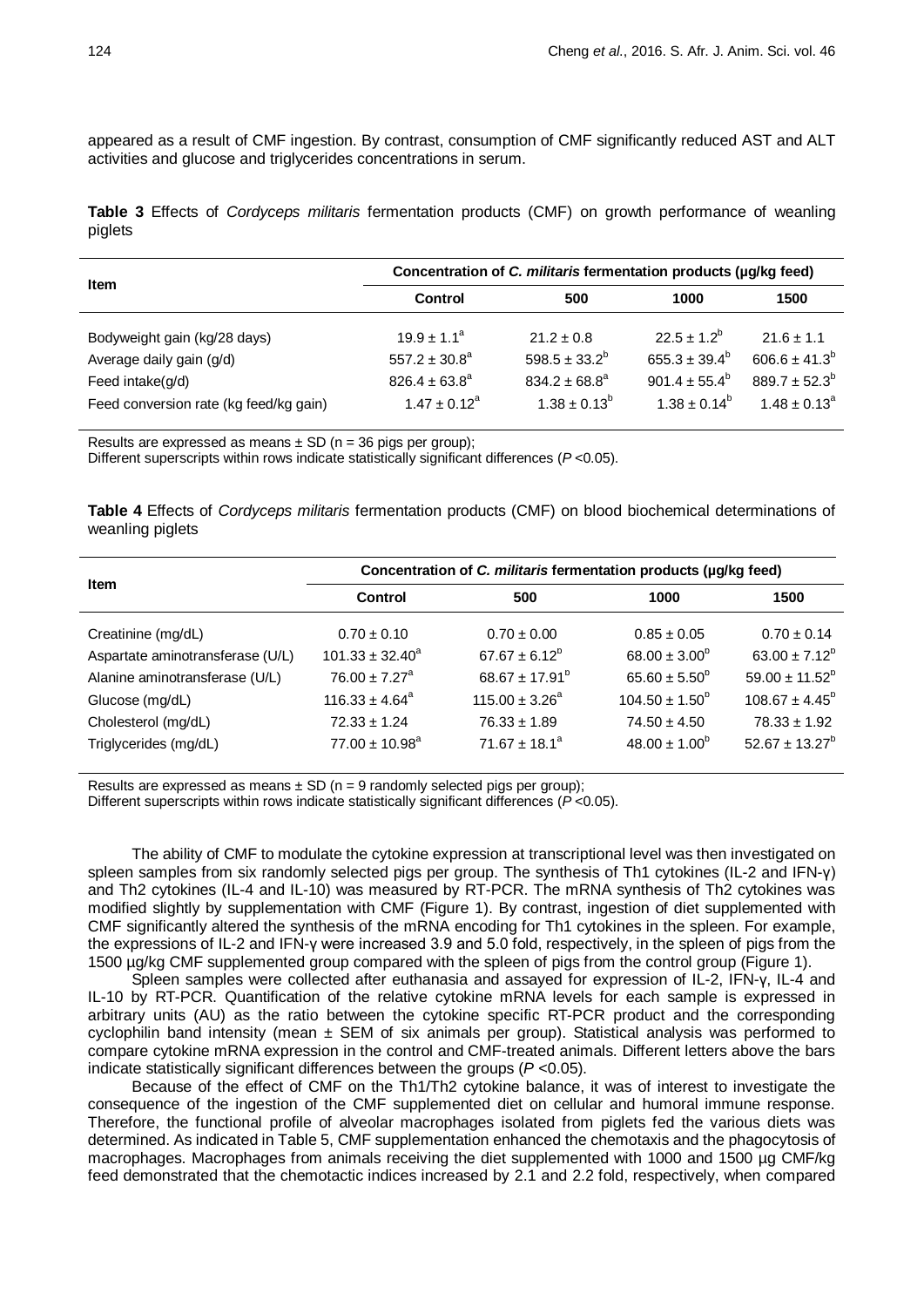with macrophages from the control animals. Similarly, the phagocytic indices of macrophages obtained from animals receiving the diet supplemented with 1000 and 1500 µg CMF/kg feed were 1.4- and 1.5-fold higher than those observed in animals receiving the control feed. By contrast, CMF supplementation did not modify the number engulfed of *C. albicans* per macrophage.



CMF concentration (µg/kg feed)

**Figure 1** Effect of *Cordyceps militaris* fermentation products (CMF) on the splenic expression of cytokines in weaning piglets. IL-2: interleukin-2; IL-10: interleukin-10; IL-4: interleukin-4; IFN-γ: interferon-γ. Different letters within histogram indicate statistically significant differences (*P* <0.05).

**Table 5** Effects of *Cordyceps militaris* fermentation products (CMF) on the functional profile of alveolar macrophages in weanling piglets

| <b>Item</b>                          | Concentration of C. militaris fermentation products (µq/kq feed) |                            |                         |                       |
|--------------------------------------|------------------------------------------------------------------|----------------------------|-------------------------|-----------------------|
|                                      | Control                                                          | 500                        | 1000                    | 1500                  |
| Chemotactic index                    | $3.13 \pm 0.52^a$                                                | $3.14 + 0.74^{\circ}$      | $6.55 \pm 0.48^{\circ}$ | $6.81 \pm 0.32^b$     |
| Phagocytic index                     | $25.9 \pm 2.43^{\circ}$                                          | $24.8 + 1.24$ <sup>a</sup> | $35.6 \pm 3.91^{\circ}$ | $38.2 + 3.45^{\circ}$ |
| Number of C. albicans per macrophage | $1.52 \pm 0.53$                                                  | $1.45 \pm 0.59$            | $1.43 \pm 0.53$         | $1.48 \pm 0.69$       |

Results are expressed as means  $\pm$  SD (n = 6 randomly selected pigs per group group); Different superscripts within rows indicate statistically significant differences (*P* <0.05).

To investigate the influence of CMF on the humoral immune response, the control and the CMF-treated piglets were immunized with a commercial hog cholera vaccine. Antibody levels were measured with ELISA after the second injection in 12 animals per treatment. The data indicate no significant difference among animals receiving the treatments. The antibody titres, expressed as log<sub>2</sub>, were 25.2  $\pm$  14.2, 25.1  $\pm$  13.8, 26.4  $\pm$ 10.2 and  $24.8 \pm 11.3$  in animals from the control group and the groups receiving feed supplemented with 500, 1000, and 1500 µg CMF/kg, respectively.

## **Discussion**

A cordycepin produced by *C. militaris* during fermentation has high potential as an immune modulator in the animal feed industry. In the current study it was demonstrated that the supplementation of CMF enhances growth performance and increases the cell-mediated immune response of pigs.

In the present experiment, the authors used a crude fermentative extract of *C. militaris* containing a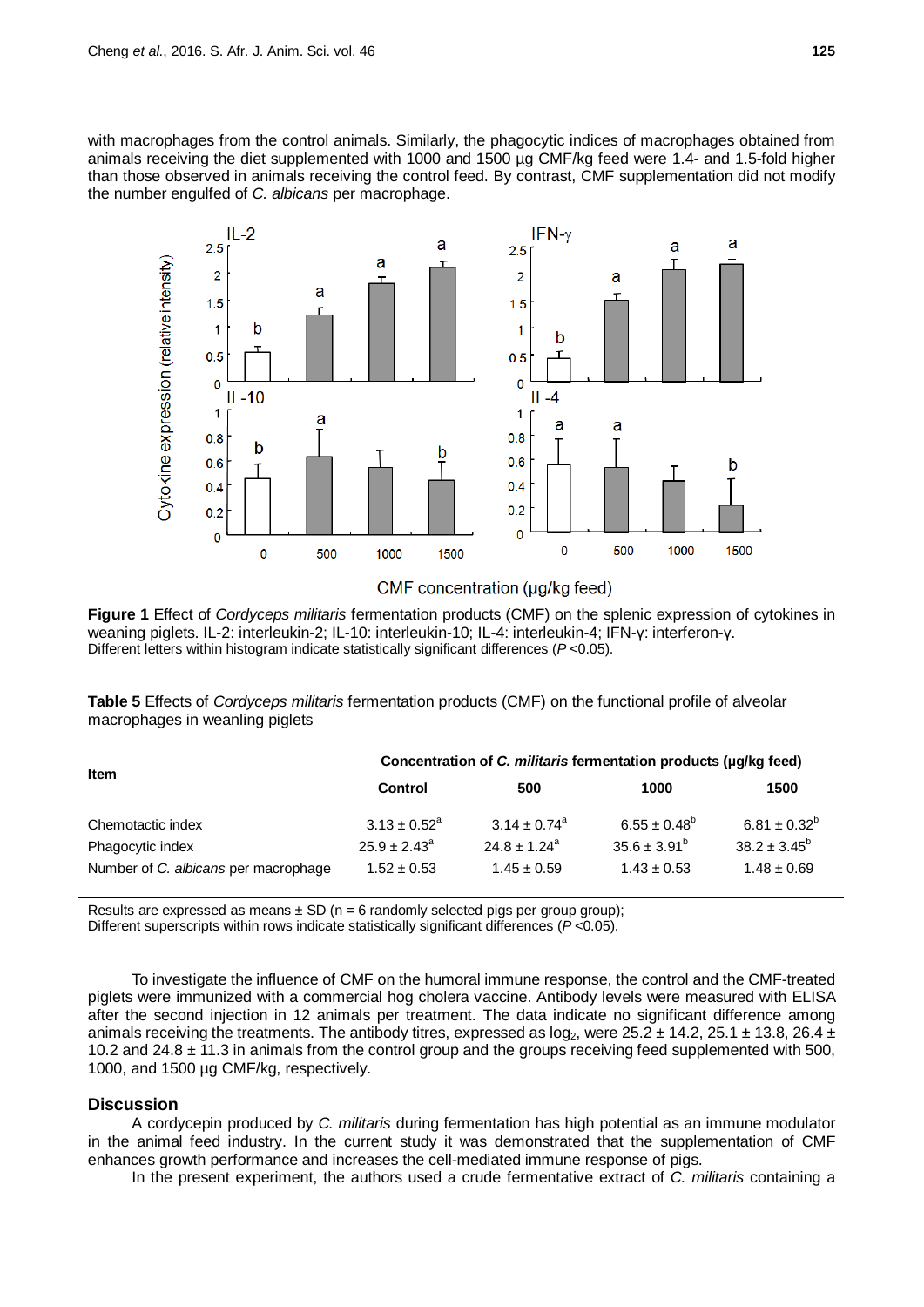high amount of cordycepin. Cordycepin is not commercially available, and the authors anticipate that purification of this compound would be too expensive for it to be used as a feed additive. Using similar extract, Lin *et al*. (2007) observed that CMF improved the sperm production in sub-fertile boars. In the current study, the data demonstrated that CMF increases bodyweight gain of piglets and decreases their feed conversion ratio. The underlying mechanism has not been elucidated, but several hypotheses can be proposed. Firstly, CMF may have an anabolic activity. Indeed, *Cordyceps* sp. has been shown to significantly increase serum testosterone levels in mice (Huang *et al*., 2004). Secondly, cordyceps extract may act on microbial flora. Previous studies have reported that supplementation of chickens with cordyceps extract resulted in a decrease in the populations of *Salmonella* sp. and *E. coli*, and an increase in *Lactobacillus* sp. in the small intestine (Koh *et al*., 2003). CMF also demonstrated a potent growth-inhibiting activity toward some pathogenic intestinal bacteria such as *Clostridium* spp*.*, without adverse effects on the growth of *Bifidobacteria* and *Lactobacilli*, suggesting that cordycepin is a selective growth inhibitor of luminal microflora (Ahn *et al*., 2000). Third, the immuno-stimulatory effect of CMF may account at least partially for the increased performance of the animals. Indeed, domestic animals selected for higher immune response display better zootechnical performance (Wilkie & Mallard, 1999).

A biochemical analysis of the piglet sera demonstrated that CMF extract was not harmful to the animals. The low blood glucose and triglycerides levels observed in piglets receiving the feed supplemented with the highest dose of CMF suggest that CMF might be beneficial to humans that suffer from hyperglycaemia or hypertriglycemia, as suggested by other studies (Lo *et al*., 2006).

The main outcome of this study is that CMF acts on the immune system, especially on the Th1/Th2 balance. CD4+ T cells are broadly divided into two subsets, based on the cytokines they secrete, namely Th1 (IL-2 and IFN-γ) and Th2 (IL-4 and IL-10) (Zhou *et al*., 2009). The development of these T cell subsets is particularly relevant in response to the development of protective immunity to many pathogens (Williams *et al*., 1995). In the current study the authors observed that the different doses of CMF increased expression of IL-2 and IFN-γ (Th1 cytokines). Th1 cytokines are implicated in the development of the cellular immune response and macrophage activation (Williams *et al*., 1995; Ma *et al*., 2003). The authors therefore postulated that the increase of IL-2 and IFN-γ induced by the CMF supplement may increase the cellular immune response. To validate this hypothesis, the chemotaxis and phagocythosis of macrophages were measured. A prolonged exposure (28 days) to feed supplemented with 1000 or 1500 μg CMF/kg induced a significant increase of the ability of alveolar macrophages to phagocyte *Candida albicans*.

In agreement with the present study, increased phagocytosis and  $H_2O_2$  production was observed in macrophages isolated from mice fed a fermentative extract of another species of *Cordyceps* (Kuo*et al*., 2007). In this experiment, the increased cellular response was also associated with an increased expression of Th1 cytokines as measured by the elevated levels of IL-1, IL-6, IL-10 and TNF-α. An increased production of inflammatory cytokines was also observed in mice fed with various preparations of *C. militaris* and *C. sinensis* (Sheng *et al*., 2010; Shin *et al*., 2010) and in cell lines exposed to these extracts (Han *et al*., 2010; Meng *et al*., 2014). Macrophages are key participants in the innate immune system's ability to respond to the invasion of pathogenic organisms. It has been observed that another medicinal fungi, *Ganoderma lucidum*, was able to increase macrophage chemotaxis ability in pigs (Chen *et al*., 2008).

This study showed that the CMF supplementation does not modulate antibody titres. These results are correlated with the moderate effect of CMF on the expression of Th2 cytokines. Two separate studies have demonstrated that mycelial extract of *C. shecocephala* and water extract *C. miltensis*, decrease the Th2 response in mice. In these studies, the decreased synthesis of IL4, IL-10 and IL-13 was associated with anti-asthmatic activity (Heo *et al*., 2010) and a decrease in IgE synthesis (Park *et al*., 2008). In contrast, Koh *et al*. (2003), using a hot-water extract of *C. sinensis*, observed increased antibody titre to Newcastle Disease virus in broiler chicks. The fungal strain, the type of extract and the animal species may explain the different results obtained in the various studies.

## **Conclusions**

Feed supplementation with products of fermentation of *Cordyceps militaris* improves growth performance of piglets significantly, and enhances cell-mediated immunity. CMF supplementation, at least at 1000 μg/kg, may thus be useful at weaning to counteract physiological and immunological stress during this period.

#### **Acknowledgements**

This research was partly supported by Council of Agriculture, Taiwan, Republic of China [96 Agri-2.1.3-Mu-U1(3)]. We would like to thank Isabelle Oswald from Toulouse/INRA/France for her suggestion and valuable criticism on the manuscript.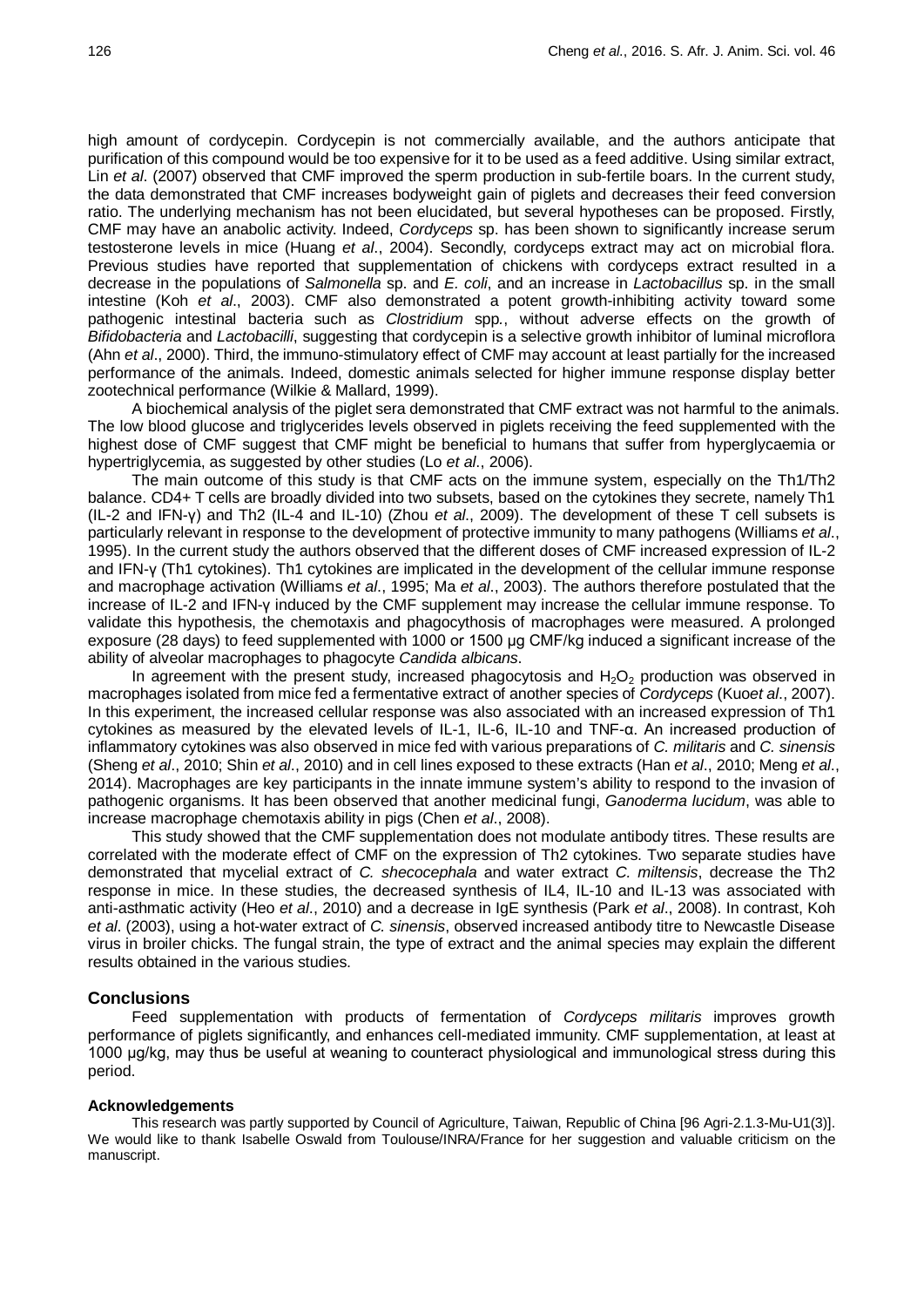#### **Authors' contributions**

CMW was in charge of organizing and supervising the course of the project and the article. AD and WSP took responsibility of the logical interpretation and presentation of the results. YHC contributed to the whole research proposal, project application and writing of the manuscript.

#### **Conflict of interest declaration**

No conflicts of interest are declared by the authors.

#### **References**

- Ahn, Y.J., Park, S.J., Lee, S.G., Shin, S.C. & Choi, D.H., 2000. Cordycepin: selective growth inhibitor derived from liquid culture of *Cordyceps militaris* against *Clostridium* spp. J. Agri. Food Chem. 48, 2744-2748.
- Chen, S.D., Hsieh, M.C., Chiou, M.T., Lai, Y.S. & Cheng, Y.H., 2008. Effects of *Ganoderma lucidum* fermentatives on growth performance and immunocompetences from PCV2 challenge in weanling pigs. Arch. Anim. Nutr. 62, 22-32.
- Chang, C.Y., Lue, M.Y. & Pan, T.M., 2005. Determination of adenosine, cordycepin and ergosterol contents in cultivated *Antrodia camphorata* by HPLC method. J. Food Drug Anal. 13, 338-342.
- Cheng, Y.H., Weng, C.F., Chen, B.J. & Chang, M.H., 2006. Toxicity of different Fusarium mycotoxins on growth performance, immune responses and efficacy of a mycotoxin degrading enzyme in pigs. Anim. Res. 55, 579-590.
- Cheng, Y.W., Chen, Y.I., Tzeng, C.Y., Chen, H.C., Tsai, C.C., Lee, Y.C., Lin, J.G., Lai, Y.K. & Chang, S.L., 2012. Extracts of *Cordyceps militaris* lower blood glucose via the stimulation of cholinergic activation and insulin secretion in normal rats. Phytother. Res. 26, 1173-1177.
- Das, S.K., Masuda, M., Sakurai, A. & Sakakibara, M., 2010. Medicinal uses of the mushroom Cordyceps militaris: Current state and prospects. Fitoterapia 81, 961-968.
- Guo, P., Kai, Q., Gao, J., Lian, Z.Q., Wu, C.M., Wu, C.A. & Zhu, H.B., 2010. Cordycepin prevents hyperlipidemia in hamsters fed a high-fat diet via activation of AMP-activated protein kinase. J. Pharmacol. Sci. 113, 395-403.
- Han, J.Y., Im, J., Choi, J.N., Lee, C.H., Park, H.J., Park, D.K., Yun, C.H. & Han, S.H., 2010. Induction of IL-8 expression by *Cordyceps militaris* grown on germinated soybeans through lipid rafts formation and signalling pathways via ERK and JNK in A549 cells. J. Ethnopharmacol. 127, 55-61.
- Heo, J.C., Nam, S.H., Nam, D.Y., Kim, J.G., Lee, K.G., Yeo, J.H., Yoon, C.S., Park, C.H. & Lee, S.H., 2010. Anti-asthmatic activities in mycelial extract and culture filtrate of *Cordyceps sphecocephala* J 201. Int. J. Mol. Med. 26, 351-356.
- Huang, Y.L., Leu, S.F., Liu, B.C., Sheu, C.C. & Huang, B.M., 2004. *In vivo* stimulatory effect of *Cordyceps sinensis* mycelium and its fractions on reproductive functions in male mouse. Life Sci. 75, 1051-1062.
- Jiang, Y., Wong, J.H., Fu, M., Ng, T.B., Liu, Z.K., Wang, C.R., Li, N., Qiao, W.T., Wen, T.Y. & Liu, F., 2011. Isolation of adenosine, iso-sinensetin and dimethylguanosine with antioxidant and HIV-1 protease inhibiting activities from fruiting bodies of *Cordyceps militaris*. Phytomedicine 18, 189-193.
- Kim, H.G., Shrestha, B., Lim, S.Y., Yoon, D.H., Chang, W.C., Shin, D.J., Han, S.K., Park, S.M., Park, J.H., Park, H.I., Sung, J.M., Jang, Y., Chung, N., Hwang, K.C. & Kim, T.W., 2006. Cordycepin inhibits lipopolysaccharide-induced inflammation by the suppression of NF-kappaB through Akt and p38 inhibition in RAW 2647 macrophage cells. Eur. J. Pharmacol. 545, 192-199.
- Koh, J.H., Suh, H.J. & Tae, A.S., 2003. Hot-water extract from mycelia of *Cordyceps sinensis* as a substitute for antibiotic growth promoters. Biotechnol. Lett. 25, 585-590.
- Kuo, M.C., Chang, C.Y., Cheng, T.L. & Wu, M.J., 2007. Immunomodulatory effect of exo-polysaccharides from submerged cultured *Cordyceps sinensis*: enhancement of cytokine synthesis, CD11b expression, and phagocytosis. Appl. Microbiol. Biotechnol. 75, 769-775.
- Lin, W.H., Tsai, M.T., Chen, Y.S., Lai, M.N. & Jeng, K.C., 2007. Improvement of sperm production in subfertile boars by *Cordyceps militaris* supplement. Am. J. Chin. Med. 35, 631-641.
- Lo, H.C., Hsu, T.H., Tu, S.T. & Lin, K.C., 2006. Anti-hyperglycemic activity of natural and fermented *Cordyceps sinensis* in rats with diabetes induced by nicotinamide and streptozotocin. Am. J. Chin. Med. 34, 819-832.
- Ma, J., Chen, T., Mandelin, J., Ceponis, A., Miller, N.E., Hukkanen, M., Ma, G.F. & Konttinen, Y.T., 2003. Regulation of macrophage activation. Cell. Mol. Life Sci. 60, 2334-2346.
- Meng, L.Z., Feng, K., Wang, L.Y., Cheong, K.L., Nie, H., Zhao, J. & Li, S.P., 2014. Activation of mouse macrophages and dendritic cells induced by polysaccharides from a novel *Cordyceps sinensis* fungus UM01. J. Funct. Foods 9, 242-253.
- Nakamura, K., Yoshikawa, N., Yamaguchi, Y., Kagota, S., Shinozuka, K. & Kunitomo, M., 2006. Antitumor effect of cordycepin (3'-deoxyadenosine) on mouse melanoma and lung carcinoma cells involves adenosine A3 receptor stimulation. Anticancer Res. 26, 43-47.
- Ng, T.B. & Wang, H.X., 2005. Pharmacological actions of *Cordyceps*, a prized folk medicine. J. Pharmacol. 57, 1509-1519.
- Oswald, I.P., Dozois, C.M., Barlagne, R., Fournout, S., Johansen, M.V. & Bøgh, H., 2001. Cytokine mRNA expression in pigs infected with *Schistosoma japonicum*. Parasitology 122 (Pt 3), 299-307.
- Park, D.K., Choi, W.S., Park, P.J., Kim, E.K., Jeong, Y.J., Choi, S.Y., Yamada, K., Kim, J.D. & Lim, B.O., 2008. Immunoglobulin and cytokine production from mesenteric lymph node lymphocytes is regulated by extracts of *Cordyceps sinensis* in C57Bl/6N mice. J. Med. Food 11, 784-788.
- Sheng, L., Chen, J., Li, J. & Zhang, W., 2010. An exopolysaccharide from cultivated *Cordyceps sinensis* and its effects on cytokine expressions of immunocytes. Appl. Biochem. Biotechnol.163, 669-678.
- Shin, S., Kwon, J., Lee, S., Kong, H., Lee, S., Lee, C.K., Cho, K., Ha, N.J. & Kim, K., 2010. Immunostimulatory effects of